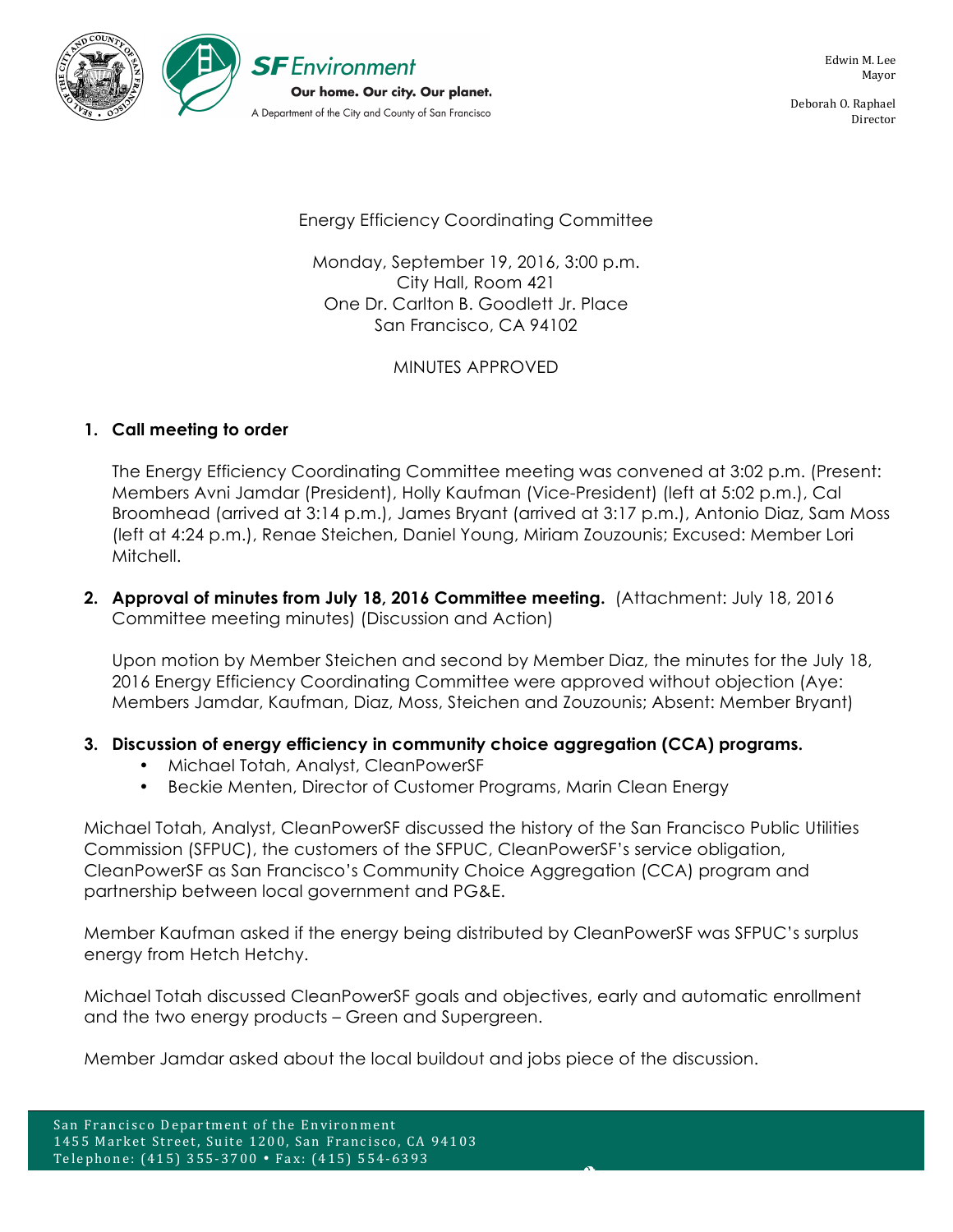Michael Totah discussed the wind projects, the billing process to customers, build-out and additional customer services, supply programs and the energy efficiency and demand response programs.

Member Jamdar asked about the timeline for rolling out the program, the amount of revenue that will be collected by the program and the split in revenue in the public goods charge between PG&E and the SFPUC.

Member Zouzounis asked about the breakdown in the types of businesses that have already signed up for the program.

Member Kaufman asked for elaboration on the energy efficiency programs for CleanPowerSF.

Jessie Denver, Energy Program Manager, San Francisco Department of the Environment discussed the partnership between PG&E and the Department to implement energy efficiency programs and the partnership with SFPUC to provide energy efficiency programs for CleanPowerSF.

Beckie Menten, Director of Customer Programs, Marin Clean Energy (MCE), discussed the presentation

Member Bryant asked about the ethnic breakdown of the MCE workforce.

Jessie Denver, San Francisco Department of the Environment, asked Beckie Menten to discuss the process for developing an energy efficiency program.

Beckie Menten discussed the job application process, the goals and history of MCE, the 24 member communities.

Member Steichen asked if MCE contracts out with local resident to do renewable energy services and installations and diversity requirements.

Beckie Menten discussed the energy choices, local power projects, new renewable projects, new jobs that are created and workforce training and reentry.

Member Bryant asked which unions are affiliated with MCE.

Beckie Menten discussed PLA agreements and workforce employment programs, elimination of green house gas emissions, MCE as an energy efficiency administrator, statutory authority, the benefits of the institutional knowledge of the San Francisco Department of the Environment.

Member Steichen asked about how people who opt out are served.

Beckie Menten discussed question of overlap when a utility and CCA provide service in the same territory, MCE's multifamily program, rebates and on-bill repayment.

Member Jamdar asked about UCC 1 filings and the possibility of CleanPowerSF offering an on-bill financing structure.

Member Zouzounis asked about the reversal of cost effective demand.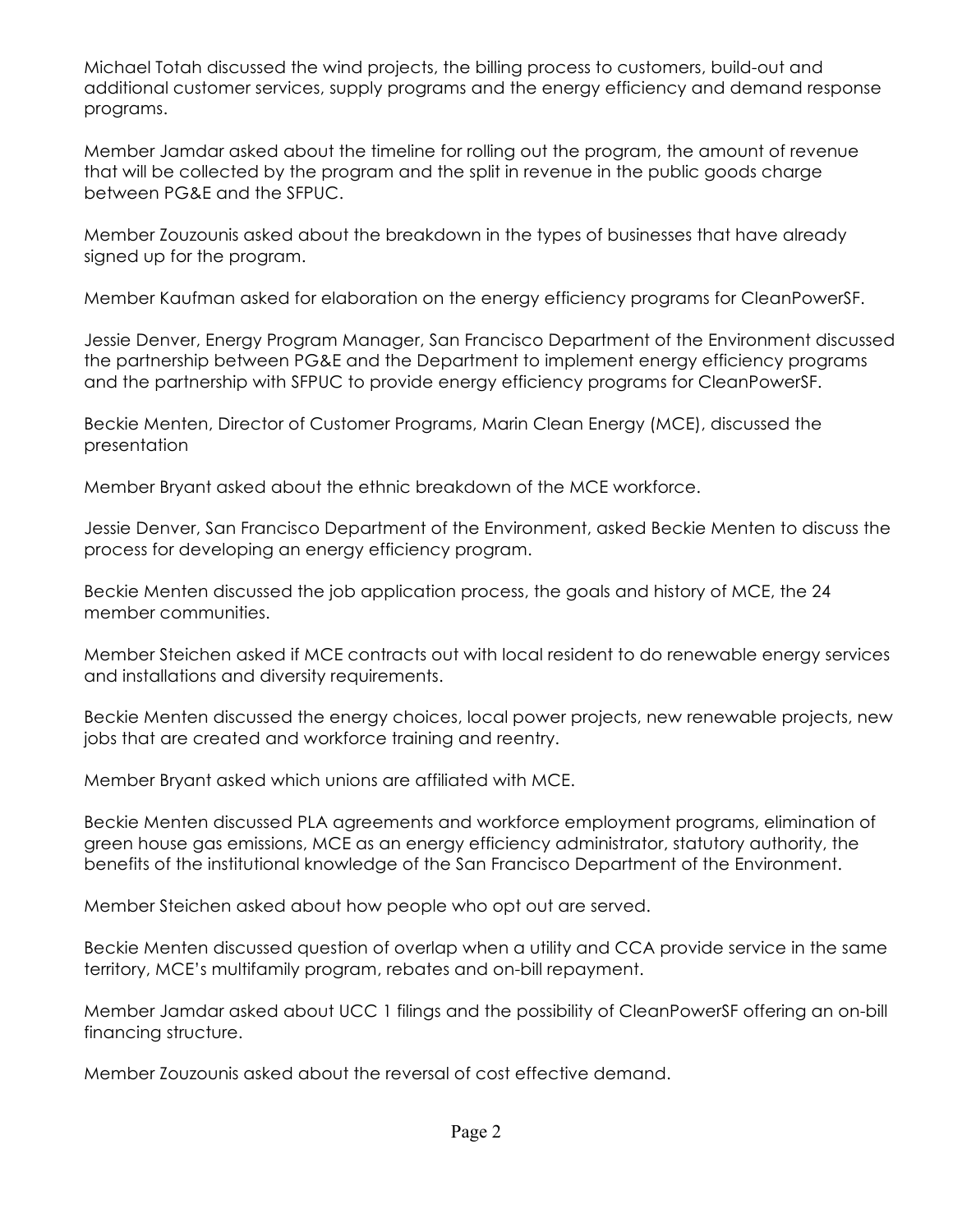Beckie Menten discussed the MCE business plan application and the workforce development strategy.

Public Comment:

Member Steichen discussed making a recommendation that San Francisco work with MCE to ensure the lessons learned are captured under various categories such as workforce development, on-bill financing and others.

Member Kaufman asked how the Committee's report can help the Department of the Environment with the challenges it faces.

Member Jamdar discussed a recommendation that the experience of the Department of the Environment be leveraged for CleanPowerSF.

Member Broomhead discussed \$10,000 in funds available to do a study that supports policy development.

Public Comment:

Eddie Ahn, Brightline Defense Fund, discussed workforce development, the cautionary tale of American Recovery and Reinvestment Funds, Richmond Build and the collection and availability of workforce data in San Francisco.

- **4. Discussion of San Francisco energy efficiency matrix and programs.** The Committee is developing a document that brings together information on energy efficiency programs in San Francisco. (Attachment: San Francisco Energy Efficiency Program Matrix and Programs)
	- Anthony Valdez, Committee Affairs Manager, San Francisco Department of the **Environment**
	- Cal Broomhead, Climate and Energy Innovation Manager, San Francisco Department of the Environment

Anthony Valdez, Committee Affairs Manager, San Francisco Department of the Environment discussed the changes that were made to the energy efficiency program matrix in response to the Committee's request for more information about each program, its budget and whether or not there is financing.

Member Steichen asked about the size of the PACE program funding.

Member Kaufman asked for a footnote mentioning that the spreadsheet is annually for funds in San Francisco.

Member Jamdar asked if the "yes" means that there is additional monies available or if it means that it's a grant funded program and asked that it be clarified what financing means.

Member Steichen asked for an explanation if there is on-bill financing or what type of financing and the size of the financing pool.

There was no public comment.